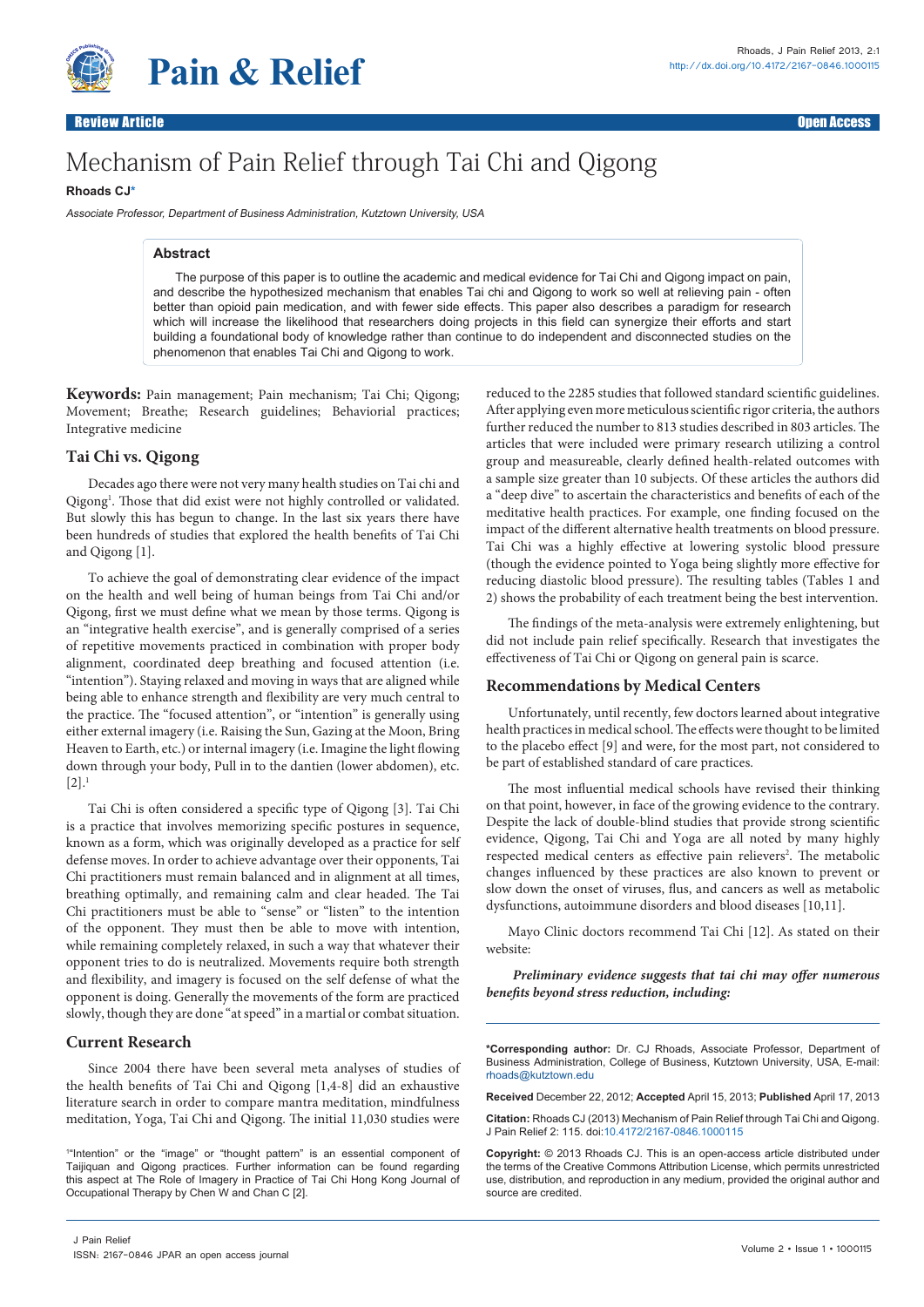| Intervention            | <b>Point estimate</b> | 95% credible<br>interval | <b>Probability of being</b><br>"best"intervention<br>$(\% )$ |
|-------------------------|-----------------------|--------------------------|--------------------------------------------------------------|
| Tai Chi                 | $-21.9$               | $-37.9, -5.7$            | 32.0                                                         |
| Yoga + BF               | $-20.1$               | $-36.9, -3.1$            | 23.8                                                         |
| Qi Gong                 | $-18.4$               | $-47.4, 10.7$            | 27.2                                                         |
| <b>CMBT</b>             | $-14.9$               | $-30.6, 0.9$             | 8.1                                                          |
| <b>Biofeedback</b>      | $-13.2$               | .35.9, 9.4               | 5.1                                                          |
| Yoga                    | $-13.1$               | $-21.7, -4.4$            | 0.6                                                          |
| <b>RR</b>               | $-10.8$               | $-30.5, 8.9$             | 0.9                                                          |
| Zen Buddhist medidation | $-7.3$                | $-22.1, 7.6$             | 0.9                                                          |
| Rest/ Relaxation        | $-5.9$                | $-22.4, 11.0$            | 0.3                                                          |
| Mantra meditation (NS)  | $-5.6$                | $-21.8, 10.5$            | 1.0                                                          |
| <b>TM®</b>              | $-2.5$                | $-14.0, 8.7$             | 0.0                                                          |
| <b>PMR</b>              | $-2.4$                | $-15.0, 9.6$             | 0.0                                                          |
| HE                      | $-0.5$                | $-11.8, 10.6$            | 0.0                                                          |
| <b>WL</b>               | $-0.3$                | $-26.9, 26.3$            | 0.0                                                          |
| NT                      | 0.0                   | <b>NA</b>                | 0.0                                                          |

BF: Biofeedback: CMBT: Contemplative meditation breathing techniques: HE: Health education; NA: Not applicable; NS: not specified; NT: no treatment; PMR: Progressive muscle relaxation; RR: Relaxation response; SBP: Systolic blood pressure; TM®: Transcendental Meditation®; WL: waiting list

**Table 1:** Mixed Treatment comparisons on Systolic Blood Pressure reductions compared to No Treatment [8].

| Intervention            | Point estimate | 95% credible<br>interval | Probability of<br>"best" (%) |
|-------------------------|----------------|--------------------------|------------------------------|
| Yoga + Biofeedback      | $-17.1$        | $-30.9, -3.0$            | 34.0                         |
| Qi Gong                 | $-15.2$        | $-40.4, 9.3$             | 30.6                         |
| Tai Chi                 | $-12.1$        | $-25.8, 1.5$             | 12.5                         |
| Zen Buddhist medidation | $-12.0$        | $-24.4.0.2$              | 9.1                          |
| Yoga                    | $-11.8$        | $-19.1, -4.6$            | 1.8                          |
| <b>BF</b>               | $-11.4$        | $-32.1, 8.5$             | 9.2                          |
| Rest/ Relaxation        | $-8.5$         | $-22.0, 5.0$             | 1.3                          |
| <b>RR</b>               | $-7.4$         | $-24.2, 8.6$             | 0.8                          |
| <b>TM®</b>              | $-3.4$         | $-13.3, 5.9$             | 0.1                          |
| WL.                     | $-3.3$         | $-26.4, 19.3$            | 0.0                          |
| <b>PMR</b>              | $-2.2$         | $-12.8, 7.7$             | 0.1                          |
| HE                      | $-1.9$         | $-11.8, 7.3$             | 0.0                          |
| Mantra meditation (NS)  | $-1.0$         | $-14.4, 12.4$            | 0.6                          |
| NT                      | 0.0            | <b>NA</b>                | 0.0                          |

BF: Biofeedback; DBP: Diastolic blood pressure; HE: Health education; NA: Not applicable; NS: not specified; NT: no treatment; PMR: Progressive muscle relaxation; RR: Relaxation response; TM®: Transcendental Meditation®; WL: waiting list

**Table 2:** Tables mixed treatment comparisons on Diastolic Blood Pressure reductions compared to No Treatment [8].

- **•**  *Reducing anxiety and depression*
- **•**  *Improving balance, flexibility and muscle strength*
- **•**  *Reducing falls in older adults*
- *Improving sleep quality*
- **•**  *Lowering blood pressure*
- **•**  *Improving cardiovascular fitness in older adult*
- **•**  *Relieving chronic pain*

J Pain Relief

- **•**  *Increasing energy, endurance and agility*
- **•**  *Improving overall feelings of well-being*

Harvard Medical School doctors also recommend Tai chi [13]. Peter M. Wayne, assistant professor of medicine at Harvard Medical

School and director of the Tai Chi and Mind-Body Research Program at Harvard Medical School's Osher Research Center has stated:

*A growing body of carefully conducted research is building a compelling case for tai chi as an adjunct*<sup>3</sup>  *to standard medical treatment for the prevention and rehabilitation of many conditions commonly associated with age."* 

Harvard Women's Health Watch [14], states

*This gentle form of exercise can prevent or ease many ills of aging and could be the perfect activity for the rest of your life. Tai chi is often described as "meditation in motion," but it might well be called "medication in motion."* 

WebMD (2011) also recommends Tai Chi**.** The website states:

*Some people believe that tai chi improves the flow of energy through the body, leading to better wellness and a wide range of potential benefits. Those benefits include:*

- **•**  *Improved strength, conditioning, coordination, and flexibility*
- **•**  *Reduced pain and stiffness*
- **•**  *Better balance and lower risk of falls*
- $Enhanced\,s$
- **•**  *Greater awareness, calmness, and overall sense of well being*

## **Difficulties of Scientific Research on Tai Chi and Qigong**

The pain relieving aspects of Tai Chi and Qigong have been difficult to quantify. As shown by the meta-analysis by Ospina et al. [8], for the scientific/medical community, the real evidence is in well-designed double-blind research and practice trials. Predictably, research studies on health practices associated with Tai Chi and Qigong are rare for many reasons, the two most influential are lack of funding and difficulty in research design.

# **Lack of Funding**

First, who would pay for such studies? Most medical research is supported by pharmaceutical companies who typically get a return on their investment for drugs when they are successful (which is profitable enough to also cover the costs of the unsuccessful trials). Getting an investment return is much more difficult within the fragmented organizations which deliver physical treatments such as Tai chi, Qigong, or other exercise therapies.

Funding is not an insignificant obstacle. Funding often determines which treatment will be more prevalent (regardless of effectiveness). Imagine that there were two equally effective treatments for pain relief. Treatment #1 would provide 12 billion dollars in revenues to a single company (the typical revenues on a blockbuster drug such as Oxycontin according to Berenson) [15]. Treatment #2 would provide

2 Keep in mind that often the term Tai Chi, because it is more well-known, is used as a synonym for Qigong. Most research points to the common elements of both Tai Chi and Qigong (the magic combination of deep breathing, slow, aligned, movements and open focused thought/intention ) rather than any specific form or style.

3 An adjunct therapy is one that is used together with primary medical treatments, either to address a disease itself or its primary symptoms, or, more generally, to improve a patient's functioning and quality of life. Tai Chi or Qigong will not overcome the impact of an unhealthy lifestyle. In order to be effective, Tai Chi or Qigong must be combined with nutritional food, high quality sleep, and highintensity cardiovascular exercise that lasts more than 15 minutes or so, at a relatively high heart rate (i.e. 80% of maximum heart rate). Additionally, Tai Chi and Qigong work more effectively as a preventative activity than a treatment for injury or acute disease.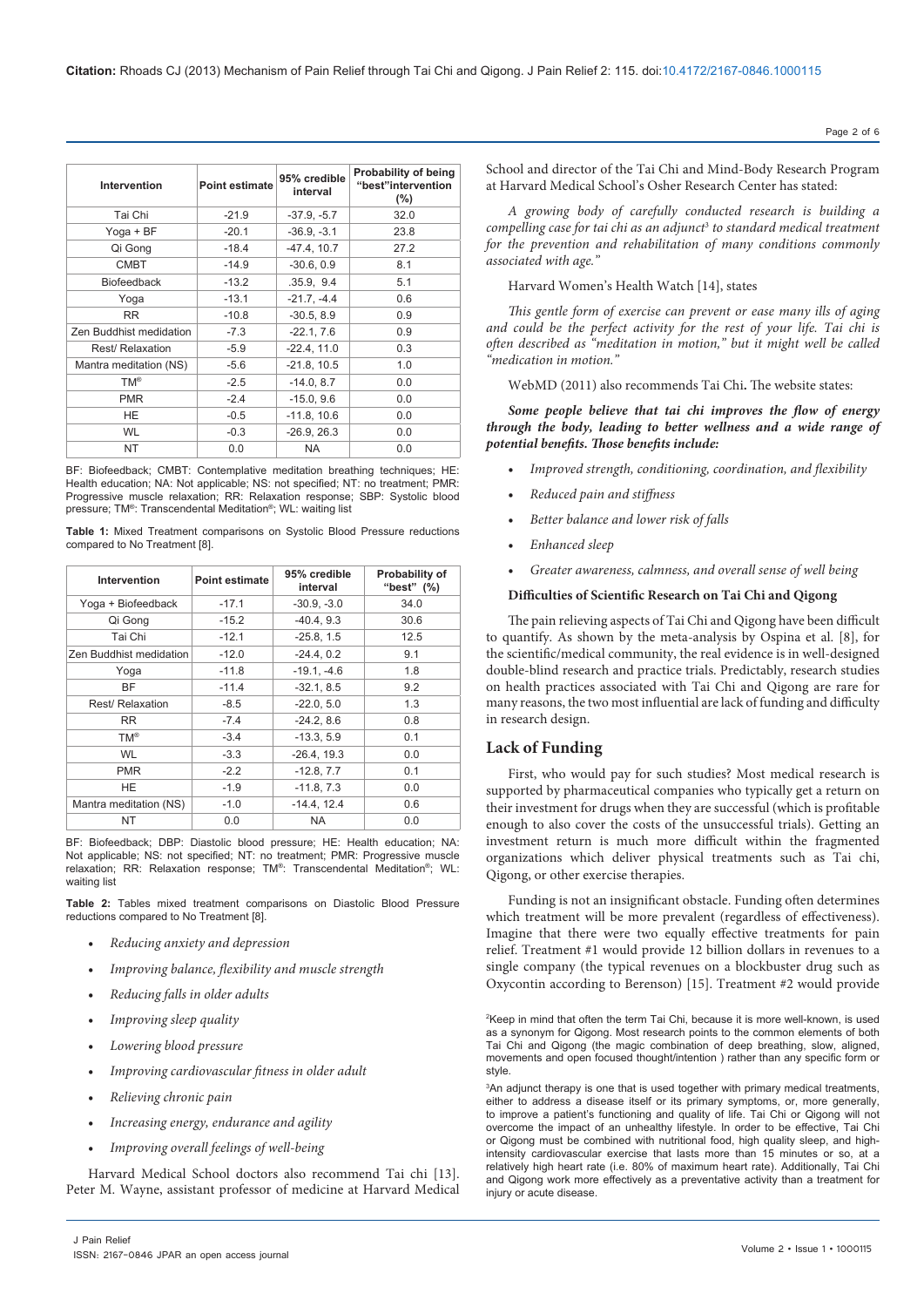several million dollars in revenue to several thousand unrelated disconnected health providers (integrative health centers and martial arts schools). Furthermore, Treatment #1 is covered by health insurance. Treatment #2 must be covered directly out of the patient's pocket. Which treatment do you think might garner research funding, and from whom? Which treatment would be prescribed more often by physicians? Which treatment would be utilized more often? Even if Treatment #2 is demonstrably more effective at a quarter of the cost without the side effects of Treatment #1, the number of people who would choose treatment #2 over treatment #1 will be very limited simply because of who is paying the bill. Funding sources, even in medical research, are not abundant without a clear path to return on investment.

# **Study Design Difficulties**

Second, the requirements of a scientific study are often at odds with the treatment itself. How do you keep the daily practice of Tai chi or Qigong "blind"? In a drug trial you can give sugar pills that look exactly the same as the treatment so the subjects can't tell if they are getting the treatment or not. In a "double blind" study the doctors and researchers don't know which subjects are getting the treatment, either. With a daily practice treatment, it is more difficult to "hide" who's getting the treatment. People usually can tell if they are doing Tai Chi or Qigong or Yoga or just plain exercise. Bias for or against the treatment can interfere with the results.

Third, to complicate matters, as noted earlier, Tai Chi is not easily defined, and can mean different things to different people [16]. The problem of defining Tai Chi is dwarfed by the problems of defining Qigong. There are probably hundreds of thousands of different activities and behaviors that fall under the umbrella term of Qigong.

Despite progress in this area, the lack of a common definition makes finding clear and unadulterated evidence extremely difficult. One method to overcome this problem may be to avoid the terminology typically used when teaching Qigong and Tai Chi, and instead focus purely on the specific movements and behaviors. Ospina et al. [8] discussed the *Effect Modifiers*, (dose, duration, direction of attention, rhythmic pattern, and individual variables) which should be described in every research article. Even more simply, researchers could describe the movement/breath/intention sequence. Defining Tai Chi and Qigong through the sum of their parts (movement, breath, and intention) rather than the specific terms and practices commonly called Tai Chi or Qigong, it would be possible to identify the specific underlying stimulus and response of the practice. By doing so the features of the different practices can be identified as either common or distinguishing, and those features can be tested to see if there is a difference in therapeutic value for each one of them. Most studies, for example, completely ignore the imagery or martial applications in their description of the movements, yet the intention aspect of Tai Chi or Qigong may be important for these practices to work.4

The three components can be broken down into different aspects of their development for purposes of the research;

- 1. Movement: Strength development
- 2. Movement: Flexibility development
- 3. Intention: Focused attention
- 4. Breathing: Deep (either natural or reverse breathing)

#### Page 3 of 6

## 5. Repetition

Using non-traditional descriptions for the movements, breath, and intention would "defrock" Tai Chi and Qigong practices from their mystical foundations without losing the essential nature of the exercise. Adopting this method of description would make it much easier to conduct research, and would enable the researchers to conduct double-blind studies that could provide stronger evidence of the efficacy and effectiveness of Tai chi and Qigong for health (or, alternatively, prove the practices immaterial in health improvement).

An example would allow us to see how this might work. The researcher might establish that Treatment 1 is movement/breath/ intention sequence A plus movement/breath/intention sequence B plus (etc.). Treatment 2 would be movement/breath/intention sequence P plus movement/breath/intention sequence Q (etc.), and Treatment 3 would be movement/breath/intention sequence X, Y (etc.). In actuality, the sequences of Treatment 1 may be the same as a particular Taijiquan form, whereas the sequences of Treatment 2 might be the same as a particular Yoga style, and the sequences of Treatment 3 might be a classic Qigong. As long as the terminology is only Treatment (i.e. the subjects are not told if they are following treatment 1 or treatment 2 or treatment 3, and they are definitely not told which domain the treatments are based upon), subjects would be blind to which group they are in. Of course, another group, Treatment 4, would be required which might do nothing at all, perform movements that are unrelated to either Tai Chi or Qigong or Yoga, or perhaps just sit in a room as a control.

Additionally, when the outcomes are measured (whether it is blood pressure, immune response, pain levels, etc.) the researcher measuring the outcome should be unaware of which treatment the subject is in. This study design would result in double blind, reproducible verifiable research that would further the agenda of establishing practices based upon clear evidence.

Furthermore, the framework of movement, breathe, and intention, would enable the practices to be quantified in such a way that they could, eventually be prescribed. "Go do Tai Chi" or "Go do Yoga" is not a prescription. "Perform these specific movement sequences with accompanying intention and breathe practices three times a day for 10 minutes, seven days a week" is a prescription. If the goal is to decrease pain, being able to quantify exactly how much they need to do, with what intensity, and how often is critical**.** Yet this information is sadly lacking in our current state of research [8]. Only when therapeutic levels of the practice/sequence can be verified and replicated can Tai Chi and Qigong take a place among the prescriptions and medical advice coming from primary physicians.

Another step towards scientific inquiry would be to hypothesize *why* Tai Chi and Qigong work. The traditional explanations regarding chi and energy channels are insufficient in order to establish and test hypotheses. In order to find supporting evidence we need to look at a molecular, measurable, level. It is not essential to establish how Tai Chi and Qigong work in order to use it (indeed, the mechanism behind why aspirin reduces pain was only established in 1971, yet physicians have been prescribing aspirin since Felix Hoffman synthesized the compound in 1897  $[17]^5$ . But starting with a potential framework might help identify the most promising avenues for research. To that end, the next section will propose some potential frameworks for how and why Tai Chi and Qigong work to decrease pain.

<sup>4</sup> As noted earlier, the focus of attention may be an essential ingredient in why Tai Chi and Qigong work, which may be why research studies produce varied results; not all practitioners include the "mind-thought" control as part of the exercise.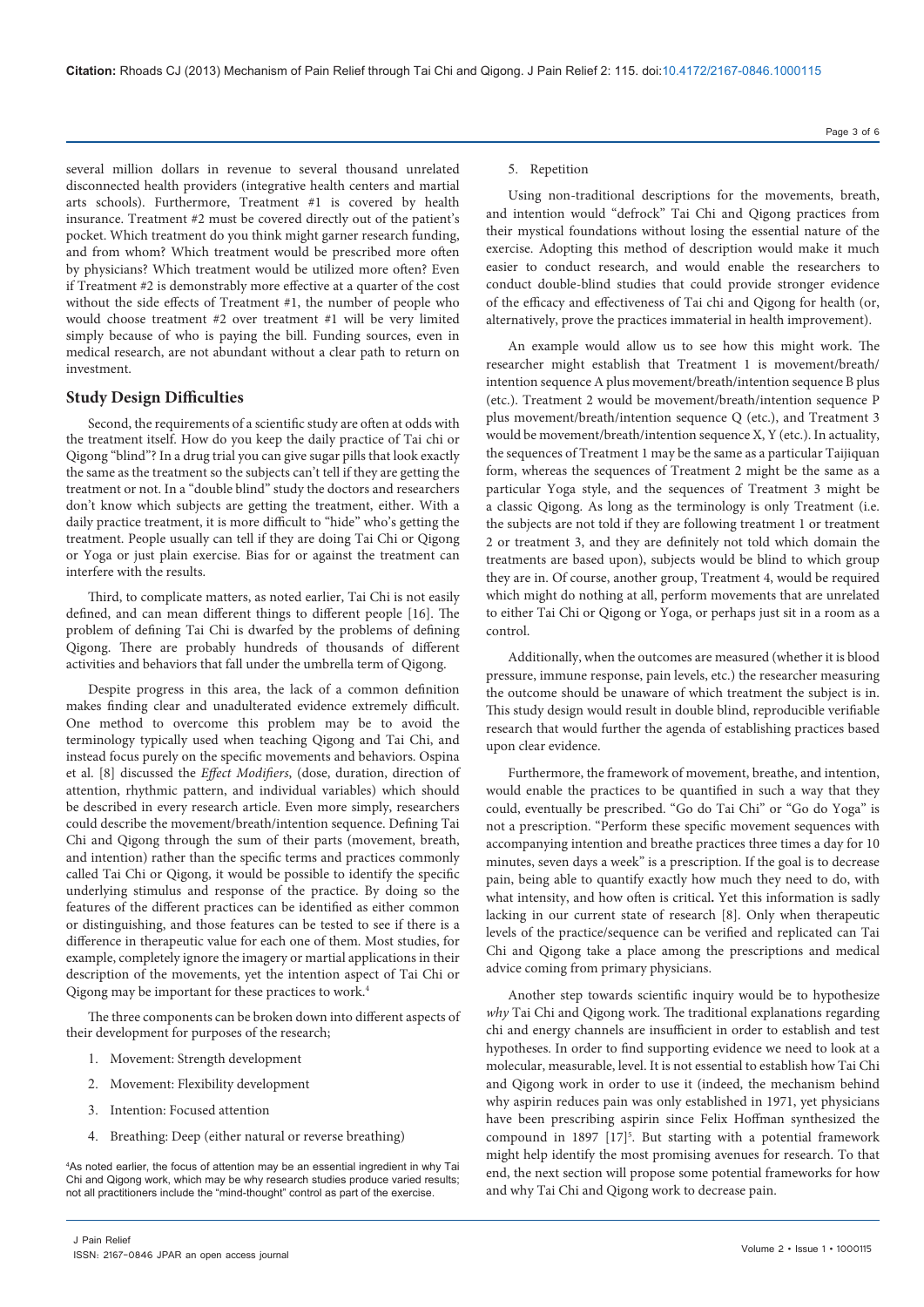## **Brain and Metabolic Mechanisms of Pain**

## **Mechanism of pain**

To understand the impact of Tai Chi and Qigong on pain, it will be helpful to first consider the feedback loop between the muscles, the nerves, the brain, and the metabolic system controlled by the brain. This feedback loop determines how much pain is "felt". The physical manifestation of pain is when a muscle or nerve tenses or is damaged, the nerve endings send a signal up through bundles of nerves called "nerve trunks" to the Dorsal Horn. The Dorsal Horn is a bulbous bundle of nerves that serves as a switching station at the base of the spine. The Dorsal Horn sends the message up the wire-like nerve bundles that are threaded up the spinal cord to another switching station at the base of the brain. That switching station in the brain stem relays the signal to the thalamus region of the brain, just above the hypothalamus [18,19].

The amount of pain we feel is based upon the sensitivity of the Dorsal Horn, and the direction of the switch in the brain stem.

With repeated use, the Dorsal Horn becomes very sensitive, dialing up the amount of pain [20]. People who experience chronic pain have a Dorsal Horn which acts like a loaded gun with a tricky trigger finger; it is tensed up to fire pain sensation at the least provocation. The pain sensation then causes the nerves to tell the muscles to contract, which causes tension, which is felt by the Dorsal Horn (*danger, danger!)* which sends the message to the brain that there is more pain. This feedback loop keeps escalating causing an unending pain-tension-pain-tension cycle.

This cycle is enabled through the body's method of signaling pain, which is done through neuropeptides, also known as neurotransmitters. Neurotransmitters are chemicals that move the message of pain through the nerve bundles. They cause the "Morse code of electrical discharge" that enables the pain message to travel from nerve bundle to nerve bundle and through the two switches on the way to the brain. If we paralyze the electrical activity of the short inhibitor neurons in the Dorsal Horn, we stop the pain. We "desensitize" the Dorsal Horn. Similarly, if we prevent the neurotransmitters from traveling up the spinal cord to the brain stem, we stop the pain. Sternberg [19] explains that the same channels of switches and relays that convey the pain signal in a fraction of the second up to the thalamus also include nerve pathways that travel downward through the spinal cord. Those electrical spikes are governed by the brain stem, which is in turn governed by the hypothalamus, the amygdala, and other regions of the brain which are controlled by thoughts and emotions. Sternberg [19] provides evidence that the circuitry of pain not only includes a sensory element (i.e. the "feeling" of pain), but also a psychological factor (i.e. the thought process). The psychological factor is influential through the physiological changes that occur in the brain through repeated learning and association. In other words, the brain can be conditioned to relieve pain anywhere in the body by changing the chemicals surrounding the cells receiving the pain messages.

## **Mechanism of pain relief**

When pain is exacerbated by muscle tension, the un-ending feedback loop of pain can be broken by reducing or completely eliminating muscular tension. Deep relaxation makes the muscles so relaxed that they do not alarm the Dorsal Horn and wake the dragon

<sup>5</sup>Of course, since the early Greeks prescribed willow bark in 400 BC, one could say that we've been using aspirin for over 2000 years.

Another natural way to relieve pain is through endogenous opiates, also known as endorphins. Nerve cells have a "protein seat" that protrudes from its surfaces. When an endorphin settles into the seat (by virtue of its shape), it trips another molecule, a protein dangling in the root of the nerve cell. That triggers a cascade of protein molecules tripping, which results in electrical activity in the cell.

Oxycontin, morphine, codeine, hydrocodone - these are opoids, drugs which mimic the effect of endorphins naturally produced in the body. They work because they have the exact same three-dimensional "shape" as the endorphins. The nerve cell doesn't care if the molecule sitting in the protein seat is an endorphin or an opoid. It works the same.

When endorphins are plentiful in the dorsal horn, they block the electrical activity of the nerve fibers going up the spine to the brain, stopping the pain. When endorphins are plentiful in the brain, they increase the activity of the nerve bundles traveling down the spinal cord, which blocks the pain messages traveling upward. This happens because of the switch in the brain stem. The brain stem controls the direction of the pain pathway between the Dorsal Horn and the thalamus by turning each pathway "on" or "off". When endorphins are plentiful, the "off" pathways are more plentiful and work harder, stopping the pain.

When a person is in pain, their brain is in a constant state of attention, what Fehmi and Robbins [21] calls *Narrow Focus*, which releases CRH (corticotropin-releasing hormone), causing a constant stream of stress hormones such as cortisol and adrenaline. Blood pressure and heart rate goes up. Respiration becomes shallow and the rate increases. The capillaries do contract. Over long term, these hormones begin to cause damage; inhibiting the digestive system, restricting nutritional absorption, causing muscle fatigue and increasing pain.

*Open Focus* attention, on the other hand, is the opposite. Open focus is a relaxed state of attention associated with enhanced critical thinking, complemented by ultra-awareness of the environment. This open focus has also been called being "in the zone" or "flow" within the realm of sports medicine [22]. Focus (either narrow or open) is measured using brain waves. Narrow focus is characterized by beta waves, whereas open focus tends toward alpha waves and gamma waves.

The existence of certain types of brainwaves has a domino effect on the body. When the brain exhibits alpha and gamma waves, neurotransmitters such as dopamine, serotonin, nor adrenaline, acetylcholine, GABA, and endorphins are released into the bloodstream. These are often called the "feel good" hormones because they cause a feeling of contentment and well-being. They do more than make people feel good, however. The increased neurotransmitters prompt the vagus nerve to activate, which lowers the heart rate and blood pressure. (The vagus nerve is one of the largest, and wanders around the body from the brain stem to the colon. It can be seen in figure 1). When the heart rate and blood pressure are lowered, that prompts the lungs to expand more fully and breathe more deeply, which activates the digestive system. A smooth-working digestive system, when combined with nutritional food, improves nutritional absorption [23].

While these changes are healthy for the body in the long term, they also have an impact in the short term; an impact that can modify pain sensations. This process indirectly causes the body to decrease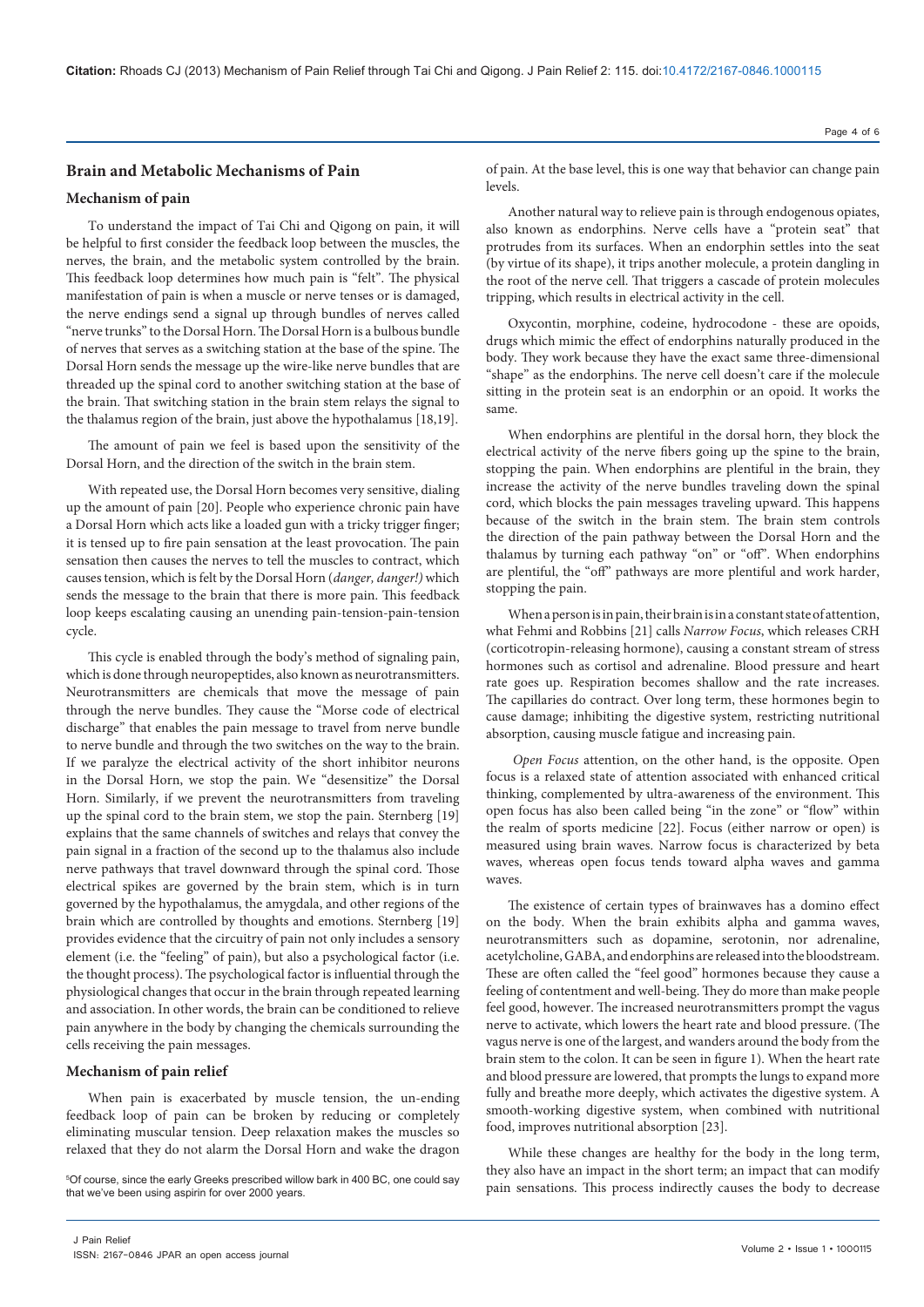

the amount of pain felt by *over-riding* the body's *response* to pain. Instead of allowing the body to go into hyper drive, increasing tension and stress hormones (which actually increase the pain by getting the individual into the pain-escalating feedback loop), the response is short circuited and the brain is convinced of the reality; there is no danger, no tension, and no reason to elicit the stress response. Over time the override becomes the norm and the stress response decreases. The Doral Horn becomes less sensitive to perceived threats of pain, and the pain dissipates.

That the stress escalation process increases pain levels is well

known. What was not previously known was how to initiate the relaxation response which changes the brain waves and how to elicit the brain to manufacture more endorphins.

When drugs that mimic endorphins are introduced into the system it stops the pain in the short term. Unfortunately, the brain tends to stop manufacturing endorphins when opoids are introduced. Reliance on opoids rather than endorphins leads to drug tolerance, addiction, and a host of other side effects that eventually decrease the pain relieving effectiveness of the treatment. Eventually, the pain always returns. The natural endorphins don't have those side effects, and the body does not develop a tolerance for them. Conditioning the brain to maintain a constant level of endorphins would decrease pain and eliminate the side effects.

## **Manufacturing Endorphins**

Research shows that meditation can shut down narrow focus and lead to open focus. *Biofeedback* is the medical treatment's name for meditation. When a person is connected to a bio-feedback machine, a visual illustration of tension appears on the computer screen. In order to "lower" the amount of tension, the person must breathe deeply, and relax their muscles. Relaxing the muscles sends a signal to the brain that there is no danger. Stress hormones such as cortisol and adrenalin are reduced or stopped. Blood pressure and heart rate go down. Respiration becomes deep and the rate decreases. Capillaries expand. Digestive systems resume normal processes, increasing nutritional absorption, increasing muscle endurance, and decreasing pain.

Research shows that Buddhist monks who are regular meditative practitioners have different brain wave patterns [24]. Because of these chemical changes, the brain switches from narrow focus to open focus quickly and easily. Tai chi and Qigong induces the same impact as medition, causing the same chemical changes in the brain, and the same ease of switching from narrow focus to open focus.

There is some evidence that this open focus is not only good for relieving pain, but enhances the body's ability to move rapidly by changing the perception of time. Bradley [25] proposed that the pineal gland is impacted by chanting meditation and visualization techniques in martial artists to release dimethyltryptamine (DMT). DMT is a hallucinogenic compound formed by the combination of the neurotransmitter serotonin and the amino acid tryptophan. Bradley conjecture that DMT enables martial artists to change the perception of time (making time appear to slow down when defending and speed up when attacking) as well as help them deal effectively with stress, overcome spiritual blocks, or reach another level of training.6

Similar to the way Tai Chi and Qigong can decrease the amount of pain felt, the metabolic changes in the body can also decrease the impact of illness, especially metabolic dysfunctions such as diabetes and obesity, autoimmune disorders such as Graves disease, rheumatoid arthritis, celiac disease, multiple sclerosis, and blood disorders such as porphyria and leukemia. All of these chronic problems are exacerbated by the stress response of the body, and tempering that response can not only alleviate symptoms, but cause them to disappear entirely. The same physiological response to increased endorphins that allows pain relief also blocks inflammation and balances the immune system [19,26].

6 Bradley also postulates that the pineal gland enables Tai Chi and Qigong practitioners to "experience chi", because it is a "vehicle to consciously experience the movement of our life-force in its most extreme manifestations" (to quote Rick Strassman, the leader medical doctor involved in DMT research).